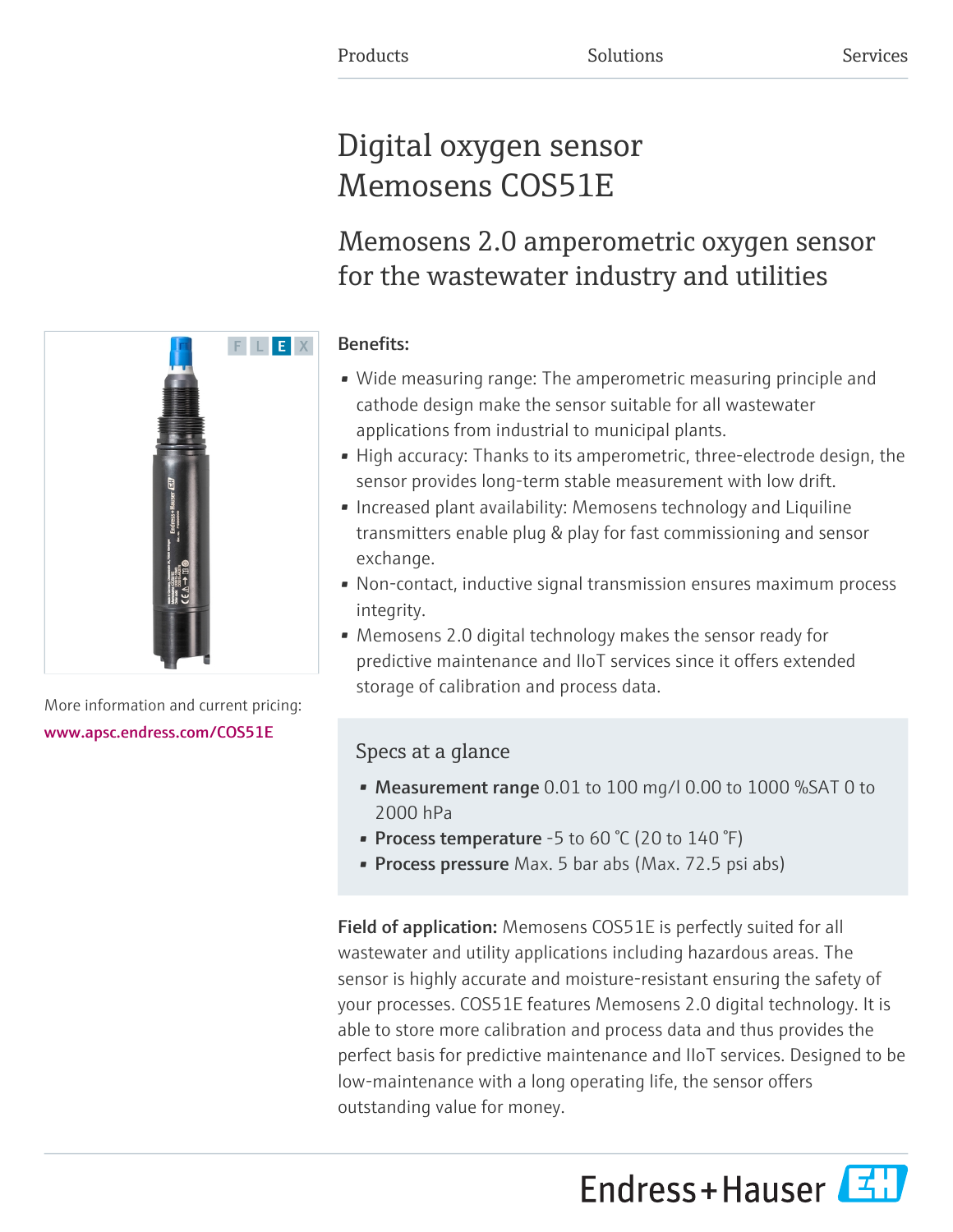# Features and specifications

#### Oxygen Measuring principle

Amperometric oxygen measurement

#### Application

.

.

Typical applications are:

- Wastewater treatment plants: oxygen control in aeration basin, process water treatment and monitoring

- Water plants: status monitoring of drinking water, water quality monitoring in rivers, lakes or seas

- Utilities of all industries: Oxygen control in biological treatment, process water treatment and monitoring.

#### Characteristic

Digital amperometric 3-electrode longterm-stable sensor to measure dissolved oxygen

#### Measurement range

0.01 to 100 mg/l 0.00 to 1000 %SAT 0 to 2000 hPa

#### Measuring principle

Measuring principle

#### Design

Design

#### **Material**

Sensor shaft: POM Membrane cap: POM Working electrode: Gold Counter and reference electrode: silver/silver halide Membrane: ETFE (COS51-TN), FEP (COS51-TF)